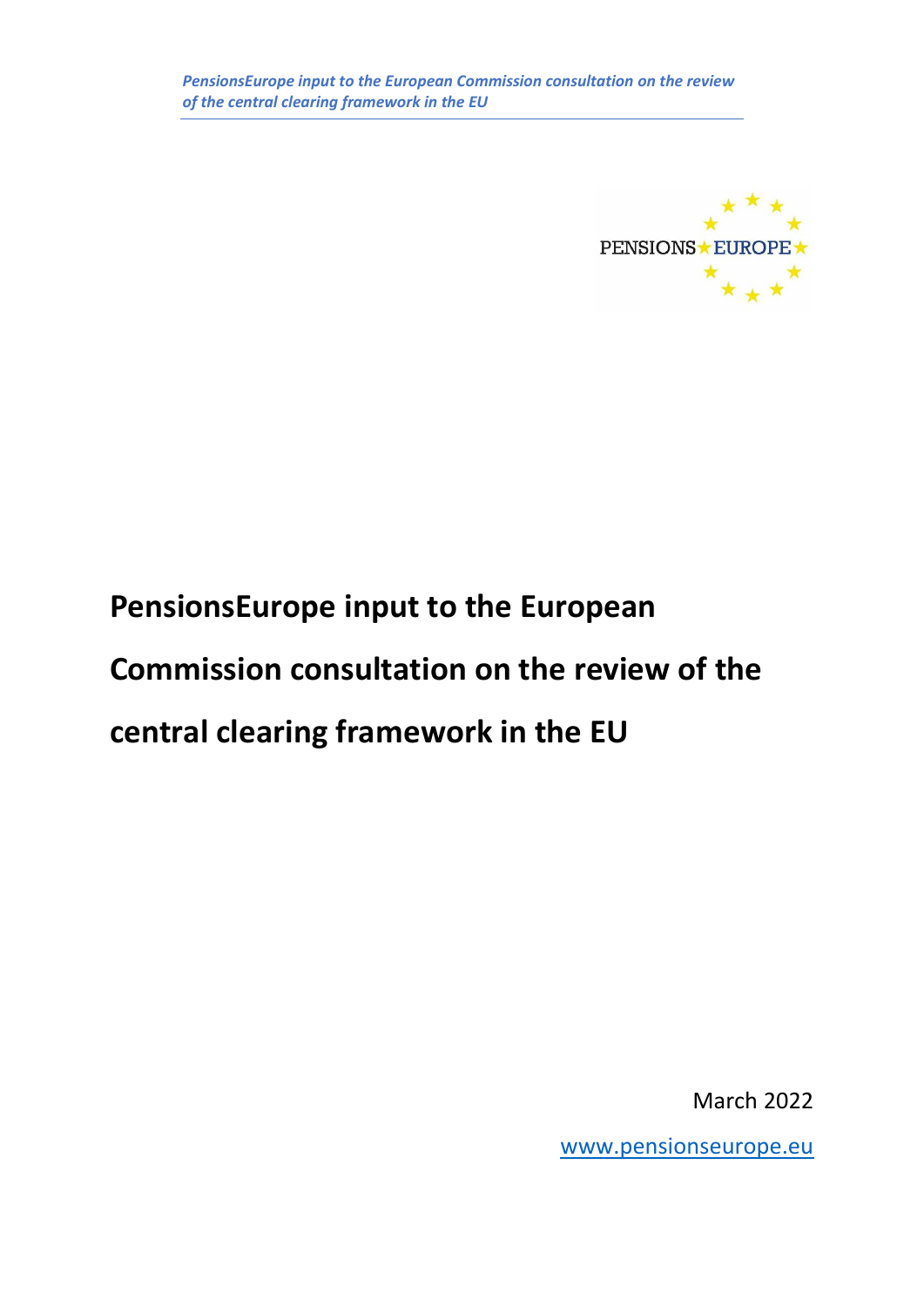#### *General remarks*

As the European umbrella organisation representing pensions in Europe, we welcome the European Commission consultation on the review of the central clearing framework in the EU.

For many the European Pension Scheme Arrangements (PSAs), an integral part of their investment approach is to use over-the-counter (OTC) derivatives to manage their financial solvency risk as their liabilities are often long-dated, one-directional and linked to interest rates and/or inflation. PSAs use these derivatives to reduce the risk of retirees not receiving pension income. Prudent risk management is encouraged by regulators and reduces the burden on PSAs' corporate (or other) sponsors. PSAs also invest in high-quality European government bonds to hedge their (euro) liability risks, but their ability to hedge such risks completely with these bonds is limited as the amount of bonds that can be used to match long-dated liabilities is unavailable in the capital markets. Derivatives have the advantage of being available, and for longer maturities. Moreover, they can also be tailored to match the dates of PSAs' liabilities more accurately, which is not generally possible with government bonds. Furthermore, derivatives (such as interest rate swaps) are also the best matching asset for PSAs, as their pension liabilities are discounted using swap rates. Finally, they also may manage currency risk through derivatives.

It is important to note that Article 19.1(e) of the IORP II Directive (2016/2341/EC) stipulates that "investment in derivative instruments shall be possible insofar as such instruments contribute to a reduction in investment risks or facilitate efficient portfolio management".

The main concerns to PSAs to fully switch to clear only with the EU CCPs include the costs related to switching exposures and transition risks. Switching exposures can be costly, as the exposures in UK CCPs have different market values than in the EU CCPs. PSAs need to bear this transition risk when transferring exposure from UK CCPs to EU CCPs, and there are also fixed operational costs in doing transitions. Many PSAs are also worried that there is still no liquid market for interest rate swaps (IRS) in small currencies and other currencies denominated derivatives outside the UK. These derivatives are important for PSAs to manage interest rate risk and other risks, which are mainly in Member States outside the Eurozone.

PSAs have extensive interest rate swap portfolios, and they manage these portfolios mainly for the purpose to mitigate interest rate risks arising from their long-term pension obligations (ca. 20 years on average) to plan members. These derivative portfolios are one directional and long duration in nature. PSAs in Europe have an exemption to clearing until 18 June 2022 cause of the liquidity risks arising from margin calls for cleared transactions. The key challenge for PSAs is the need to post variation margin in cash in case of market stress when they may be required by CCPs to post significant amounts of variation margin. We remain supportive of the intention to clear all derivatives possible. However, **as no solution is found yet for the liquidity risks, we agree with the recent ESMA advice**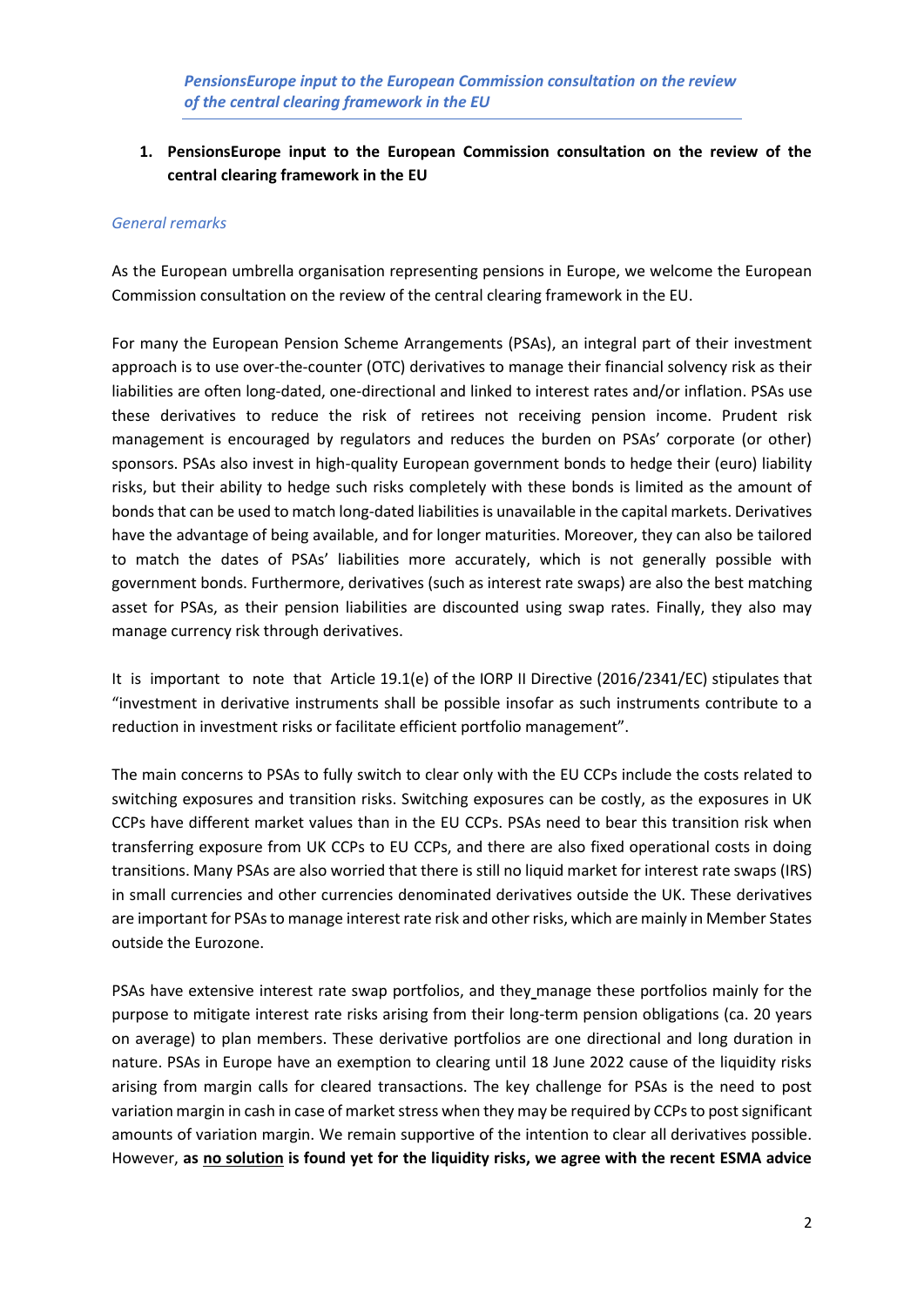## **(of 25 January 2022) to the Commission that an extension of PSAs' exemption from clearing obligation until 19 June 2023 is still needed to have enough time to find the solution.**

Simultaneously, several leading investment banks do have proposed liquidity arrangements to PSAs as a solution to their liquidity risk (large variation margin calls). However, these arrangements tend to be complex, expensive, and only for limited capacity. Most importantly, they are much smaller than the demand from PSAs. Furthermore, we do not believe they really work during times of stress when PSAs need them. This holds true also for PSAs that are not directly or legally affected because the advantage of a clearing exemption does not "reach them" if the collateral management is done via an (100% self-owned) investment vehicles or investment funds. **The best way forward is a structural solution, involving central bank liquidity. Central clearing houses in Europe would suffice to provide (indirect) central bank liquidity utilizing their cleared repo platform.**

**Therefore, the solution would be that the European central clearing houses could provide central bank liquidity to PSAs in times of stress to convert high quality government bonds into cash.** From a risk management perspective, **the European clearing houses would become then the superior platform to clear derivatives transactions for PSAs**. Currently UK clearing houses and EU clearing houses are similar from a risk management perspective. We are not asking for direct liquidity, just mere (temporary) collateral transformation of (European) government bonds into cash (which are better match for pension funds liabilities than cash). **We are looking forward to continuing good and constructive dialogue with policymakers to structure this to address any concerns central banks may have.**

Furthermore, we think liquidity arrangements (including central bank liquidity) through clearing member or any commercial banks instead of clearing houses will not solve our liquidity issue. The main problem for banks is that necessary liquidity flows, due to large variation margin calls, in times of crisis from some non-banking financial entities, like PSAs, have become too large.

In its recent advice (of 25 January 2022) to the Commission, ESMA also stated that PSAs' exemption from clearing obligation should not be extended beyond 19 June 2023. **When applying the PSAs' exemption according to ESMA's proposed timeline the need for a solution for PSAs becomes urgent.** The proposed solution for PSAs (as described above) involving (indirect) central bank liquidity will help the clearing market on the European mainland and the financial markets in times of stress.

**In our answers below, we have particularly focused on the questions which we have found the most relevant to us** (and on top of our answers, we have also included the page numbers and the questions).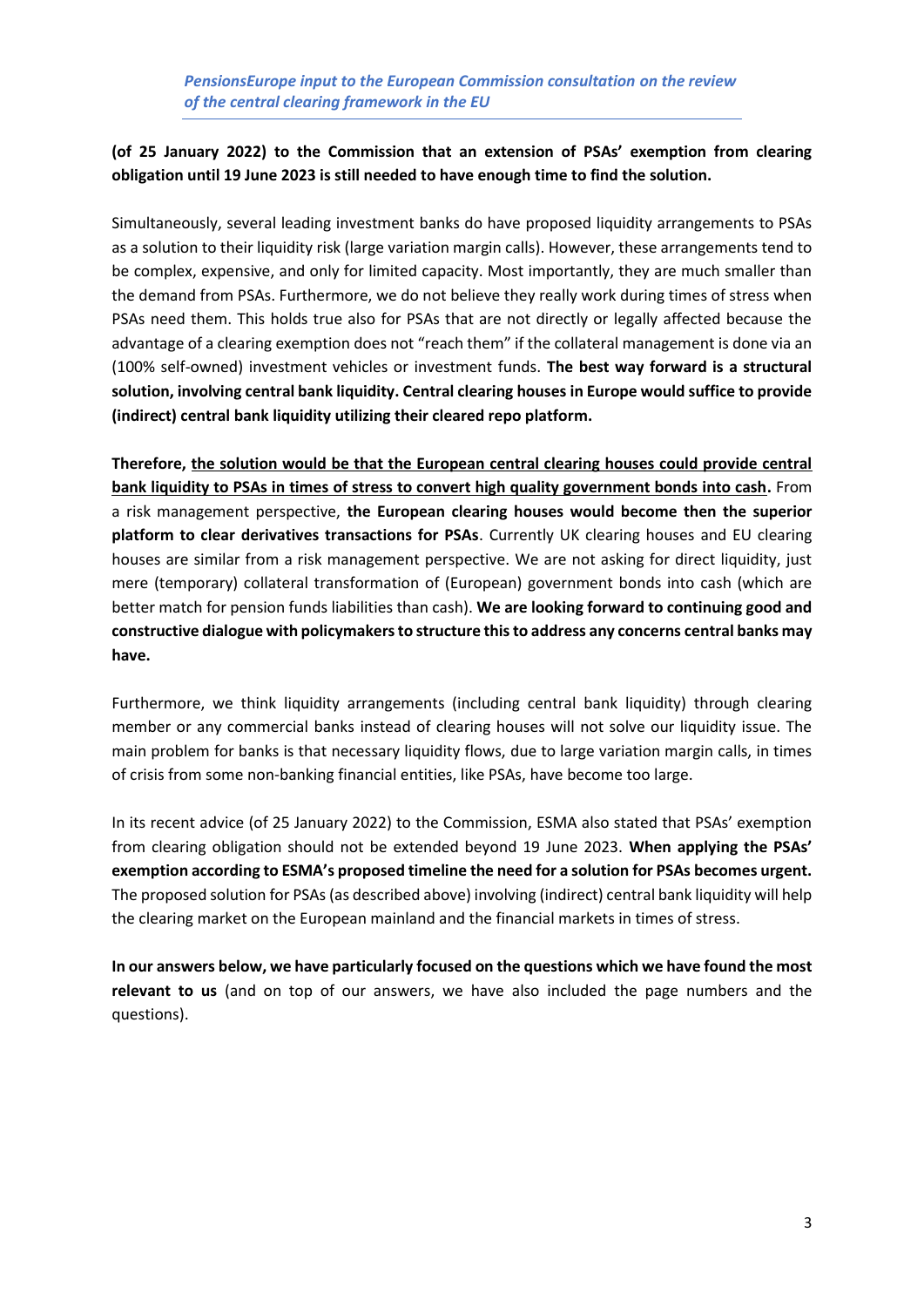*Answers to specific questions*

## **Page 1-14:**

**Question 1. In the sections below, throughout this document, a range of possible options are presented which could support enhancing the attractiveness of clearing at EU CCPs, thus reducing reliance of EU participants on Tier 2 third-country CCPs, focusing on both the supply side and the demand side of clearing services. Please indicate which ones are the most effective in your view in contributing to the objectives (1 most effective):**

| Broadening the scope of clearing participants                   | 2 |
|-----------------------------------------------------------------|---|
| <b>Broadening the scope of products cleared</b>                 | 2 |
| Higher capital requirements in CRR for exposures to Tier 2 CCPs | 4 |
| Exposure reduction targets toward specific Tier 2 CCPs          | 4 |
| Macroprudential tools                                           | 3 |
| Macroprudential tools                                           | 4 |
| Active account with an EU CCP                                   | 3 |
| Hedge accounting rules                                          | 3 |
| Use of posttrade risk reduction services                        | 3 |
| Measures to expand the services by EU CCPs                      | 2 |
| Payment and settlement arrangements for central clearing        | 3 |
| <b>Enhancing funding and liquidity management conditions</b>    | 1 |
| Interoperability                                                | 3 |
| Other: Central bank liquidity in times of crisis                | 1 |
|                                                                 |   |

Please specify to what other option(s) you refer in your answer to question 1:

#### Central bank liquidity in times of crisis

The past years several leading investment banks do have proposed liquidity arrangements as a solution to PSAs' liquidity risks from central clearing. These arrangements include offsetting cash flows and semi-committed repo arrangements. Unfortunately, these arrangements have one common denominator: **they are too complex and expensive.** Moreover, we don't believe they work during times of stress. We believe there need to be **a structural solution to our liquidity risks, involving central bank liquidity to enhance the attractiveness of clearing at EU CCPs.**

## **Page 15:**

## **Question 1. What measures (legislative or non-legislative) do you think would be useful in order to make clearing in the EU more attractive for PSAs?**

• In order to make clearing in the EU more attractive for PSAs, we believe that European central clearing houses (CCPs) or any other special entity should provide central bank liquidity to PSAs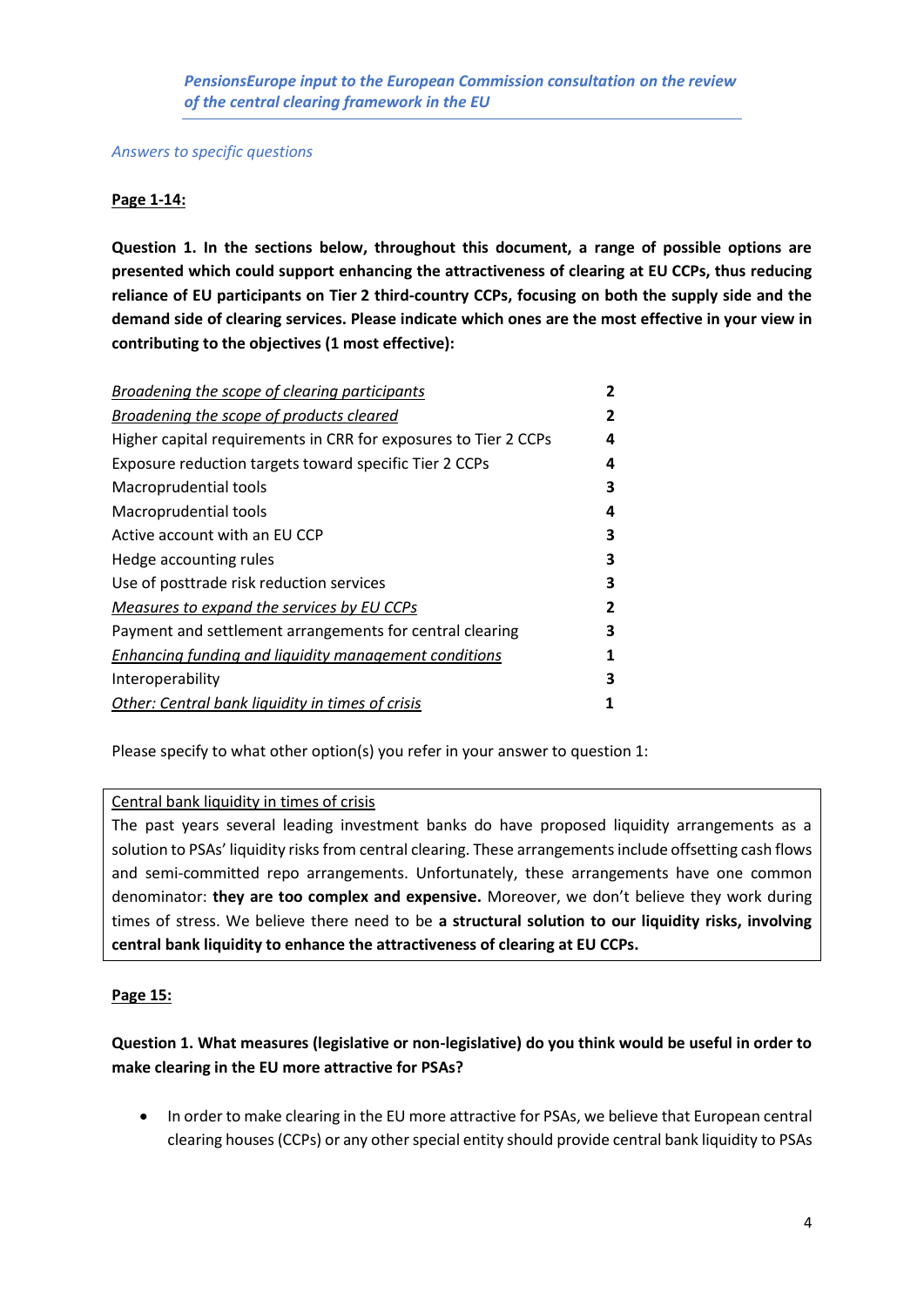in times of stress. This can be achieved through conversion of high-quality government bonds into cash. Most likely the cleared repo platform can be used to this end.

- From a risk management perspective, the European clearing houses would become then the superior platform for clearing derivatives transactions for (European) PSAs. Currently UK clearing houses and EU clearing houses are from a risk management perspective similar.
- In addition, there should be sufficient (automatic) porting mechanisms in place for porting between and among normal and sponsored ISA accounts.

# **Question 2. How could the current offer by EU CCPs, including the direct /sponsored access models which were designed to also specifically address central clearing issues for PSAs, be further improved and/or facilitated?**

- To improve the direct /sponsored access models we see four main areas that need attention:
	- 1. Increase clearing capacity: Sponsored/direct access models should be aimed to decrease systemic risk and designed to free up clearing capacity/balance sheet relief at clearing member banks.
	- 2. Standardisation: Standardisation of legal documentation and IT onboarding procedures will help greatly in usage of sponsored/direct access models.
	- 3. No introduction of new risks:

Sponsored/direct access models and sponsored access models should not give the obligation to participate in a default process (i.e contribution to default fund, required participation in the auction process of defaulting clearing member book) in any circumstance. This kind of obligation is not allowed for the Dutch PSAs, for instance. PSAs can by law not guarantee external entities.

4. Synergy advancements:

Sponsored/direct models should offer synergy; advantages regarding provided collateral across product types. Also, different types of collateral and lower multipliers on initial margin compared to other clearing models will be of great benefit to promote these models and enhance clearing market access.

## **Question 6. (For PSAs) Do you currently actively clear derivatives at more than one CCP? Yes No Don't know / no opinion / not applicable**

• Yes, currently some PSAs are actively clearing derivatives at more than one CCP (for instance at Eurex and LCH), while some others only at one CCP.

## **Question 6.1 Please specify at which CCPs you currently actively clear derivatives:**

Some PSAs are actively clearing on the central clearing house EUREX. Since the European Commission announced that it desires to onshore euro-denominated clearing activity some of them have decided to clear interest rate swaps on EUREX. However, they do hold several (legacy) positions of interest rate swaps on LCH.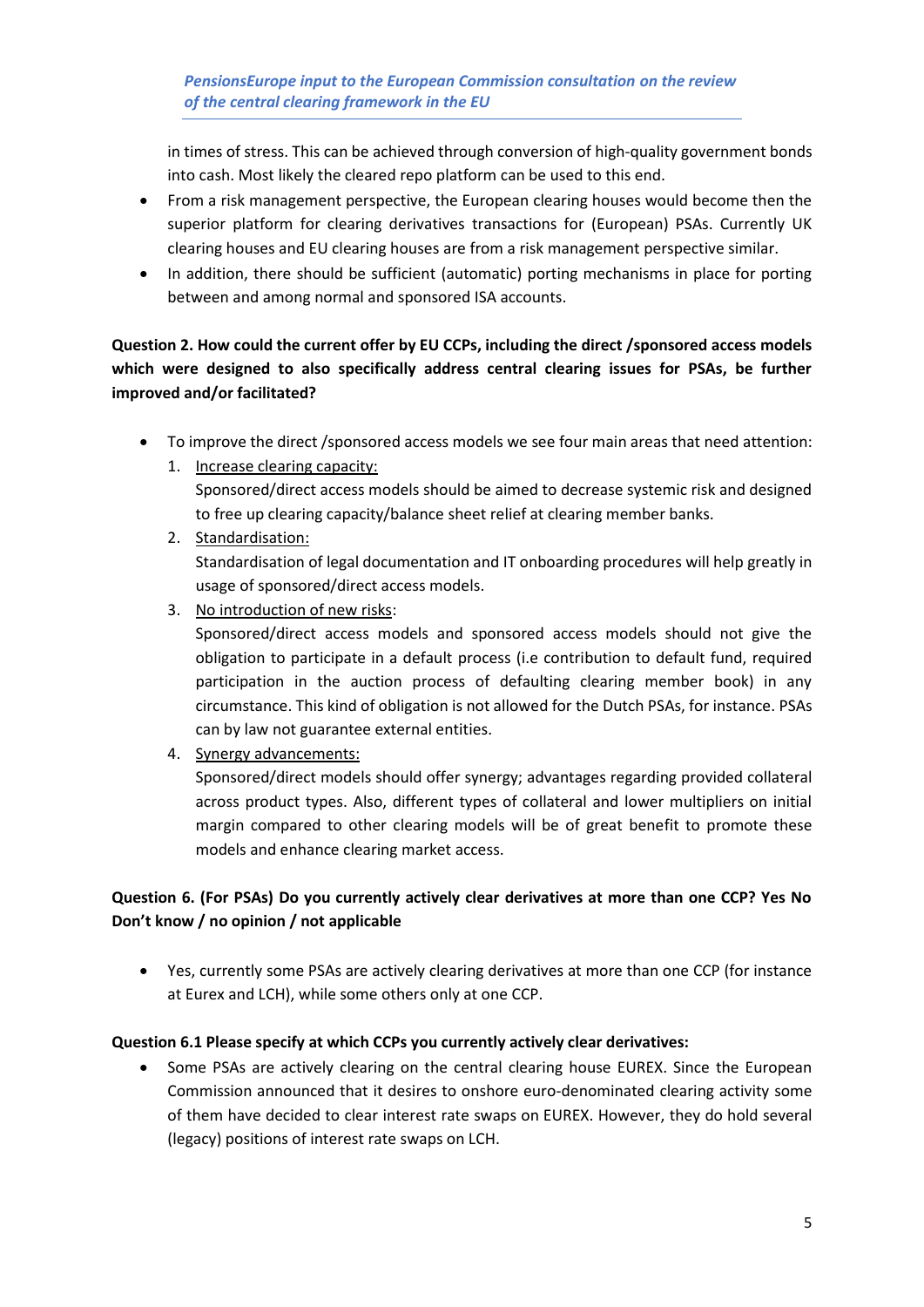## **Page 18:**

**Question 7: According to your estimation, what amount of Union currency denominated OTC derivatives will be brought to clearing once PSAs become subject to the clearing obligation. What amounts could be brought to clearing in the EU?**

- After the exemption expires for the PSAs in, let say June 2023, there is a possibility to clear all derivatives onshore in the EU. However, to realize this the liquidity issues, due to large variation margin (VM) calls in cash PSA face needs to be resolved. We are convinced that only through involving central bank liquidity in times of stress this issue can be resolved. In addition, there should be sufficient (automatic) porting mechanisms in place for porting between and among normal and sponsored ISA accounts.
- Furthermore, due to the introduction of bilateral initial margin, some PSAs are clearing all derivatives that are in scope for the Uncleared Margin Rules (UMR). We believe that in the future also PSAs that are currently out of scope of the bilateral initial margin requirements will start clearing.

## **Question 1. How do you usually approach a CCP for clearing your cash, derivatives and/or repo contracts?**

While we have not done any mapping exercise on this question, we are aware that at least some PSAs are approaching a CCP in the following way:

- PSAs approach a CCP for derivatives via a clearing member (Over-The-Counter and Exchange Traded (Futures) Derivatives)
- PSAs approach a CCP for (reverse) repurchase agreements through a sponsored access model (EUREX ISA Direct)

## **Page 20:**

## **Question 3. Do you currently clear at a CCP only derivatives subject to the clearing obligation under EMIR or also other types of derivatives?**

• PSAs are currently exempt from the clearing obligation, however some of them already voluntarily clear interest rate derivatives and repurchase agreements.

#### **Question 3.1 Please specify whether these other derivatives are OTC or ETD (or both)**

• These derivatives are over the counter and exchange traded.

**Question 5. How would you describe your client clearing relationship with a clearing member: a) in terms of offer of client clearing services, is it easy for you to find a clearing member to access a CCP?**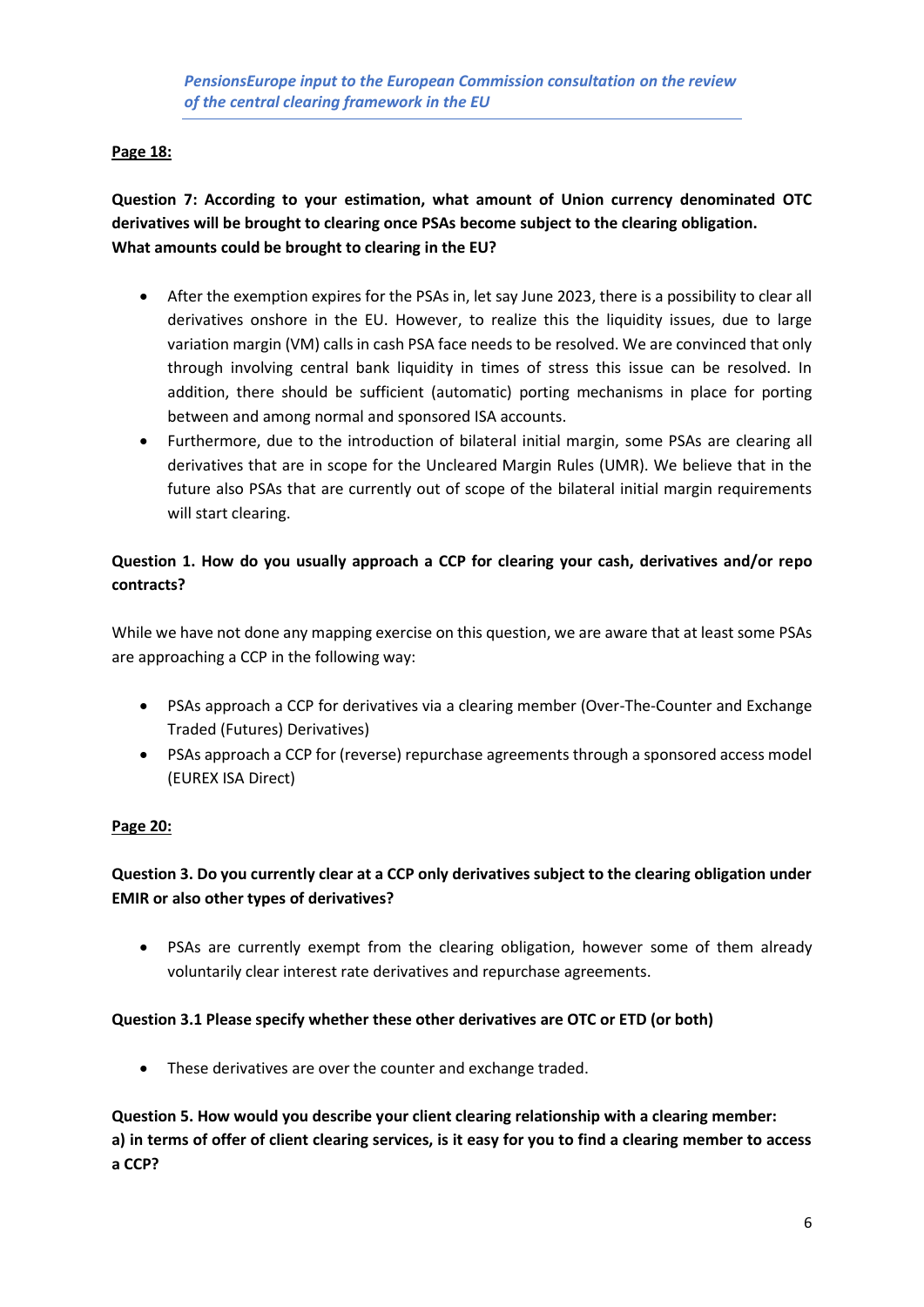• Yes.

Explanation: It's easy to find a clearing member to clear your positions if your portfolio size/composition is of interest to clearing members. We do think for smaller PSAs it is very difficult to find a clearing member on their own. They should approach a clearing member together with a big PSA (umbrella construction).

## **b) Is it expensive?** Yes

## **c) Is it/would it be more difficult/expensive for you to find a clearing member to access an EU CCP?**

• No

Explanation:

Under the EMIR defined ISA/OSA account structure, its relatively easy to access an EU CCP. For the sponsored models it is more complex and difficult to access an EU CCP. Therefore, we also outlined areas of improvement regarding sponsored access models under question 1 of this consultation.

## **Question 5.1 Please explain your response to question 5 and provide, where possible, quantitative evidence and examples, including where possible an estimate of the costs under Q5 b) and c):**

• The main cost is a cash drag caused by a necessary cash buffer for the cleared derivative positions. The main reason for the cash buffer is that the value change of the cleared derivative positions must be met in cash daily. This cash buffer PSAs would have invested normally in their investment portfolio. Since for bilateral OTC derivative positions PSAs can exchange non-cash variation margin in the form of highly liquid assets (such as government bonds), no cash buffer is necessary and therefore its structurally cheaper.

## **Question 6. Do you select where to clear or do you rely on the advice of your clearing member?**

• PSAs do not rely on advice of clearing members. Currently they have limited options to clear; some PSAs actively clear at Eurex and hold legacy positions elsewhere.

## **Question 6.1 What considerations are relevant in your choices where to clear?**

• PSAs hold long-dated interest rate derivatives to match pension obligations and therefore they have a significant net interest rate exposure to manage. When the European Commission announced they want to strengthen the clearing capacity in Europe some PSAs decided to tailor their clearing activity from London towards Eurex.

**Page 26:**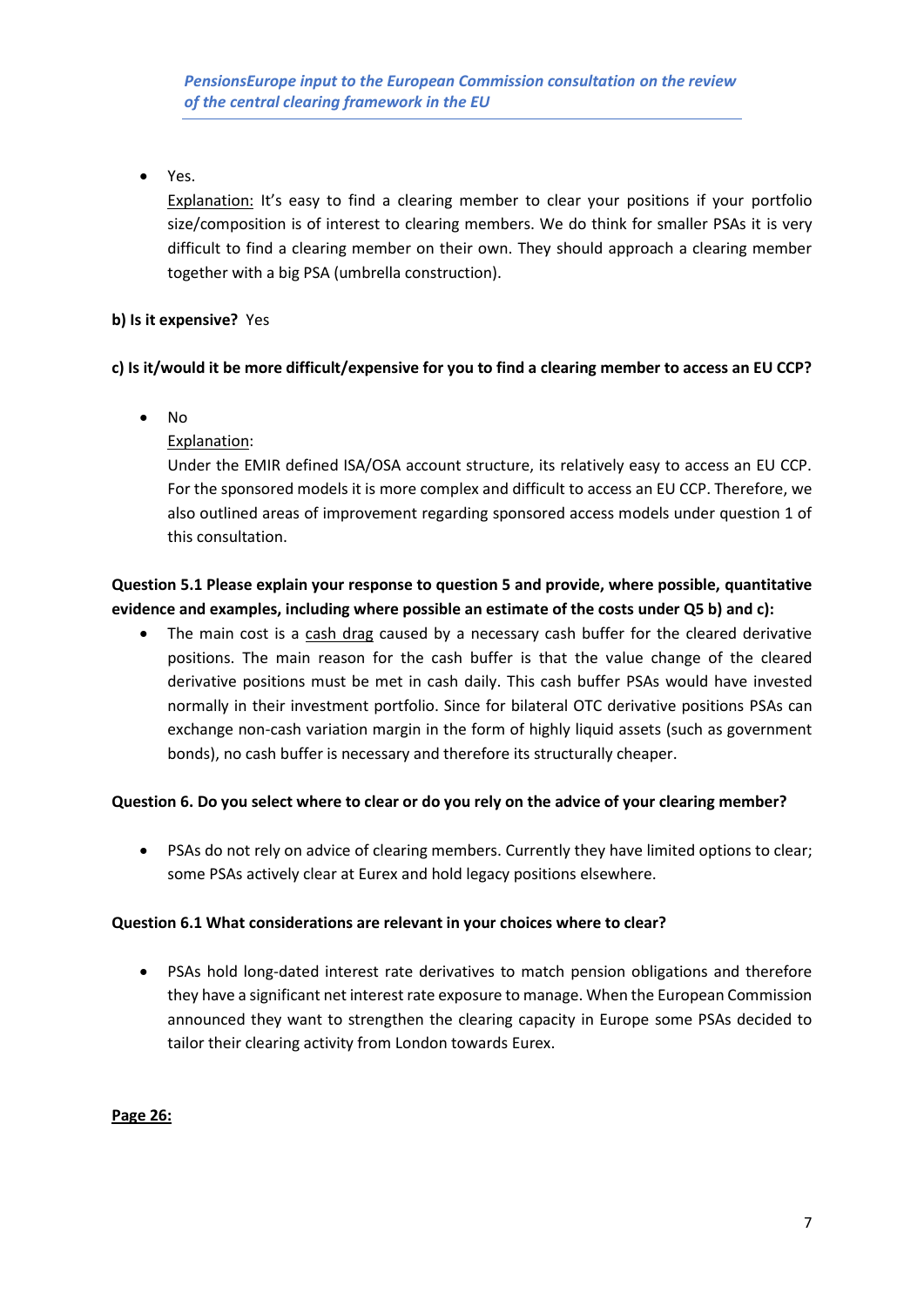**Question 12. Collateral transformation services provided by banks are often used by clients to meet liquidity needs related to margin calls. How do you consider the treatment of repos/reverse repos under the Capital Requirements Regulation: do you think there is room for better encouraging banks to provide collateral transformation services to their clients which clear in the EU?**

• PSAs don't believe they can rely on banks for collateral transformation services in times of stress. This is an important reason why central bank liquidity is needed in times of stress to solve the liquidity issues arising from large variation margin calls for PSAs.

#### **Page 66 (Level playing field):**

**Question 1: EMIR applies to entities established and authorised in the EU. As a consequence any requirement to clear partially or totally in EU CCPs could create an un-level playing field where non-EU market participants would continue to have access to third-country CCPs for all of their transactions, e.g. for the clearing of euro-denominated OTC derivatives while EU market participants would be restricted to using EU CCPs. Some stakeholders argue that this could lead to two pools of liquidity serving different interests, one being very local inside the Union and a more international and potentially more liquid one abroad. Furthermore, they argue that those EU market participants that would not be subject to specific requirements to clear inside the Union could choose to continue clearing outside. How in your view could this issue be avoided? Please explain your answer providing, where possible, quantitative evidence and examples including on potential costs and benefits:** 

- From a buy side perspective EU-clearing has the advantage that settlement can take place at a time where all markets are open. In general, the more clearing market participants, the better it is, as having more clearing participants will make it worthwhile for clearing members to offer relevant services. This will – in theory – promote competition and thus induce a positive development where clearing in the EU becomes advantageous for the buy side.
- In general, the more there are OTC-derivate types that can be cleared, the better it is, as we believe that clearing helps to reduce risks in the financial system. Clearing more derivative types can be also a way to make it worthwhile for more clearing members to offer relevant services, thus contributing to enhance competition. From a buy side perspective, it is of great importance that the costs associated with clearing in the EU are kept at a low level. Higher costs compared to non-EU clearing will seriously reduce the incentives to move more clearing into the EU. For this reason, it is of great importance to promote competition (as mentioned also earlier). It is also important that EU regulatory rules do not require EU-based clearing members to maintain higher costs compared to non-EU clearing members.
- In line with the above, we believe it should be the aim to ensure a level playing field between EU and non-EU clearing members.
- We do not support any rules mandating EU-based PSAs to clear with EU-based clearing members or CCPs. The free flow of capital – into and out of the EU – is of major importance to PSAs, credit institutions, and listed and unlisted undertakings etc. Introducing mandatory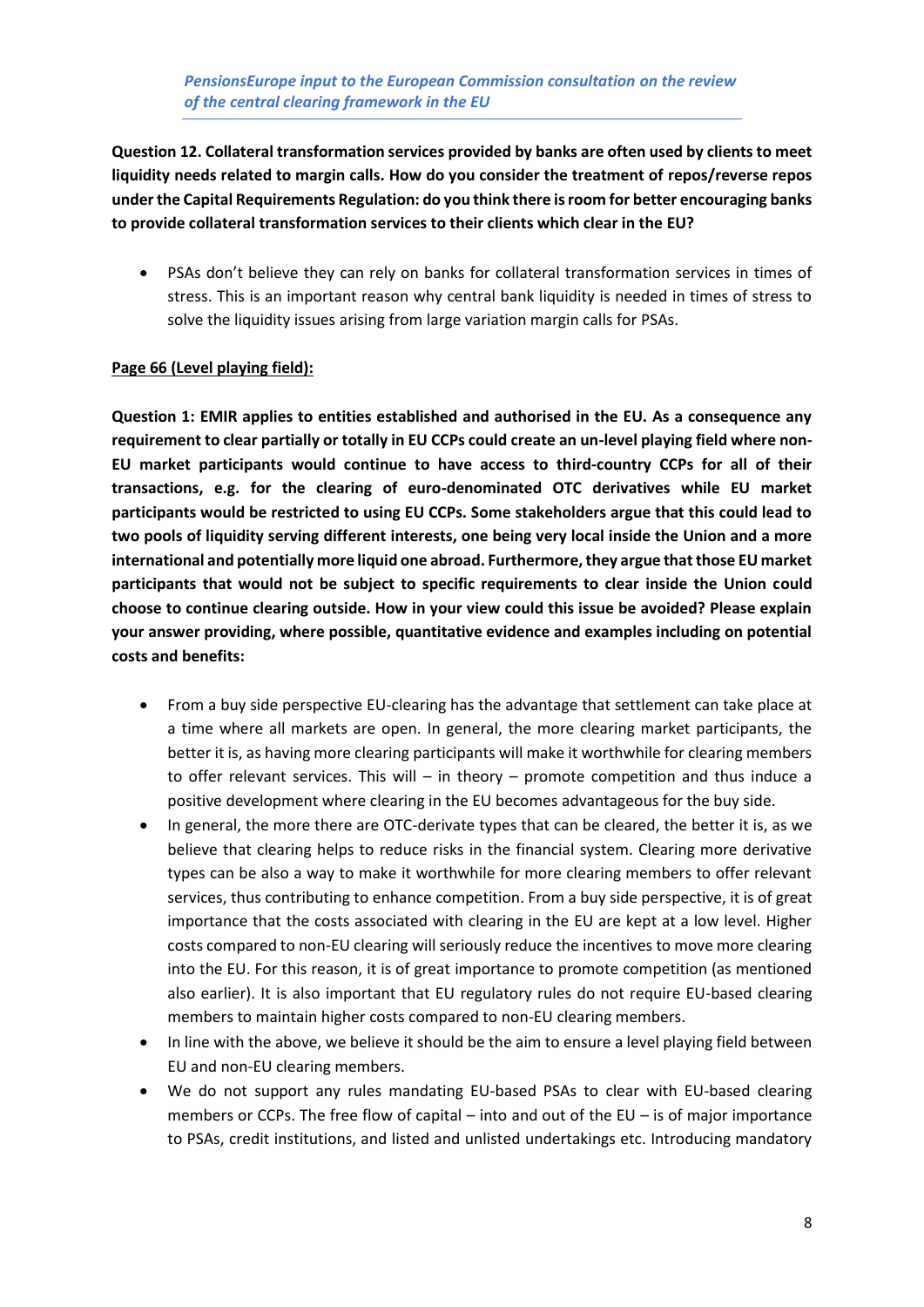EU clearing would effectively limit competition and thus limit the incentives for EU-based clearing members and CCPs to constantly optimize their business and remain competitive.

## **Page 67:**

**Question 3. With specific reference to question 2, how could end clients which are not subject to the CRR be incentivised? Please explain your answer providing, where possible, quantitative evidence and examples including on potential costs and benefits:**

• Regarding capital requirements (in the CRR), in general we believe that they should be as small as possible and reflect the actual risk pertaining to assets and liabilities. Thus, we are generally in favor of lowering capital requirements when this is commensurate with the observed level of risk. We oppose to use capital requirements as a lever per se to obtain politically desirable objectives.

#### **Page 82:**

## **Question 1. Is the current range of options for funding, liquidity, collateral safekeeping/management, investment sufficient to support the growth of EU based clearing?**

• One of our main concerns regarding growth of EU based clearing is that clearing members sometimes ask significant additional collateral amounts (they apply so called "multipliers" on requested initial margin). In some cases, this multiplier is 2.5 times the initial margin normally requested (for example: Clearing House Initial Margin is 100 euro / Clearing Member Initial Margin is 250 euro).

During contract negotiations we discovered these multipliers are difficult to negotiate. Also, there are clearing members that are able to demand, during market stress, that the initial margin (including the additional collateral amount) must be posted (partially) in cash, instead of non-cash collateral (for example government bonds).

#### **Page 95:**

**Question 1. Do you agree that giving a stronger role to EU-level supervision could simplify and accelerate procedures, remove legal uncertainties and possible dual or conflicting instructions, ensure coherent application of EU Regulations, facilitate the coordination with third country supervisory authorities and create a level playing field between EU CCPs?**

• Neutral. We believe that the supervision with CCPs should be robust and aligned across Europe and with a view to ensure level playing field both within EU and in comparison, with non-EU clearing members and CCPs. To promote PSAs' clearing – both inside and outside the EU, there must be assurance around the transformation of HQLA assets to cash for VM settlement. Obtaining certainty that EU central banks will support repo markets in times of market stress could be a very serious competitive advantage for EU based clearing.